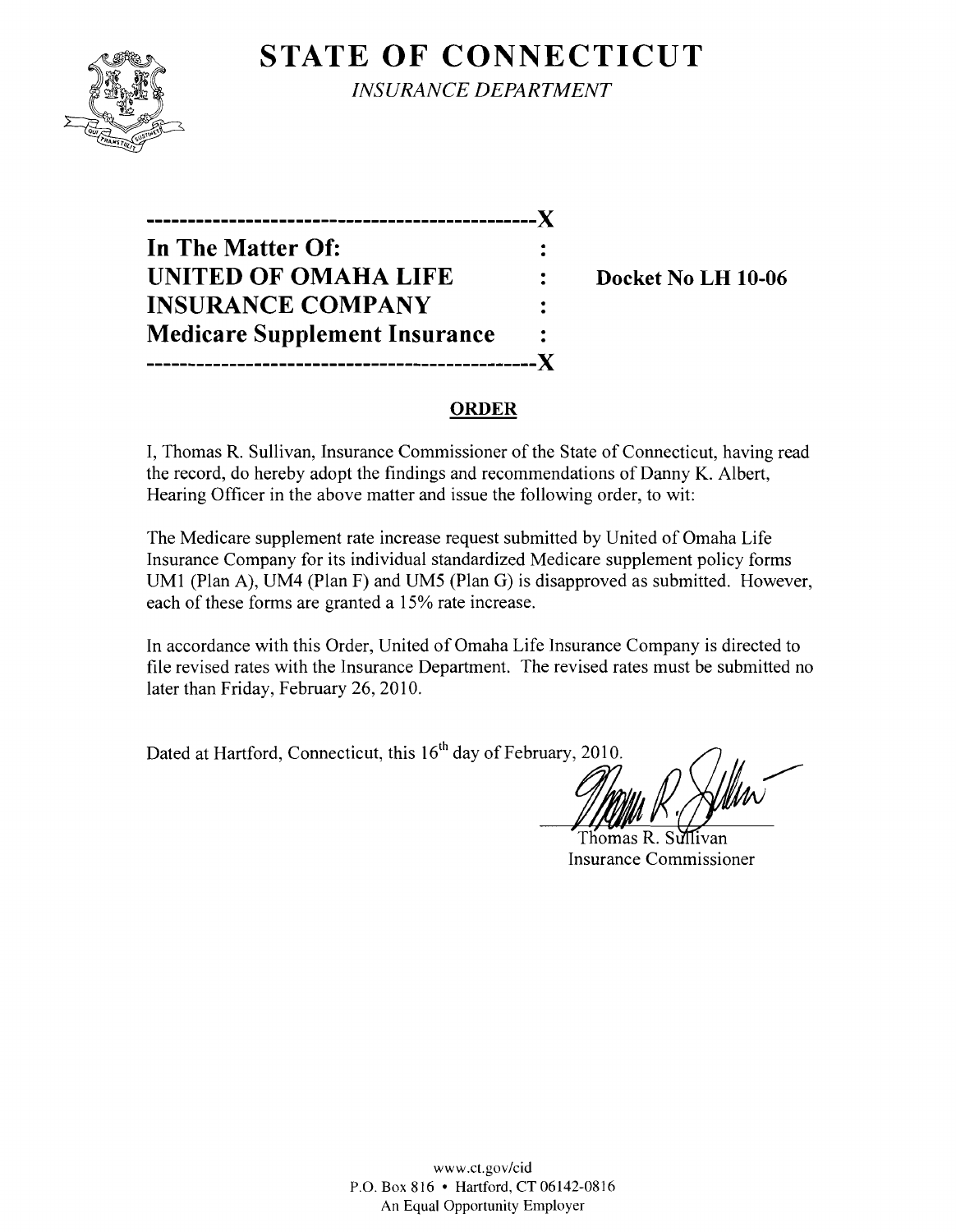## **STATE OF CONNECTICUT**



*INSURANCE DEPARTMENT* 

**-----------------------------------------------)(** 

**In The Matter Of: UNITED OF OMAHA LIFE : Docket No. LH 10-06 INSURANCE COMPANY Medicare Supplement Insurance** .. **-----------------------------------------------)(** 

## **PROPOSED FINAL DECISION**

## 1. **INTRODUCTION**

The Insurance Commissioner of the State of Connecticut is empowered to review rates charged for individual and group Medicare supplement policies sold to any resident of this State who is eligible for Medicare. The source for this regulatory authority is contained in Chapter 700c and Section 38a-495a of the Connecticut General Statutes.

After due notice a hearing was held at the Insurance Department in Hartford on February 04,2010 to consider whether or not the rate increase requested by United of Omaha Life Insurance Company on its individual standardized supplement business should be approved.

No members from the general public attended the hearing.

No company representatives attended the hearing.

The hearing was conducted in accordance with the requirements of Section 38a-474, Connecticut General Statutes, the Uniform Administrative Procedures Act, Chapter 54 of the Connecticut General Statutes, and the Insurance Department Rules of Practice, Section 38a-8-1 et seq. of the Regulations of Connecticut State Agencies.

A Medicare supplement (or Medigap) policy is a private health insurance policy sold on an individual or group basis which provides benefits that are additional to the benefits provided by Medicare. For many years Medicare supplement policies have been highly regulated under both state and federal law to protect the interests of persons eligible for Medicare who depend on these policies to provide additional coverage for the costs of health care.

Effective December 1, 2005, Connecticut amended its program of standardized Medicare supplement policies in accordance with Section 38a-495a of the Connecticut General Statutes, and Sections 38a-495a-1 through 38a-495a-21 of the Regulations of Connecticut Agencies. This program, which conforms to federal requirements, provides that all insurers offering Medicare supplement policies for sale in the state must offer the basic "core" package of benefits known as Plan A. Insurers may also offer anyone or more of eleven other plans (Plans B through L).

> www.ct.gov/cid P.O. Box 816 • Hartford, CT 06142-0816 An Equal Opportunity Employer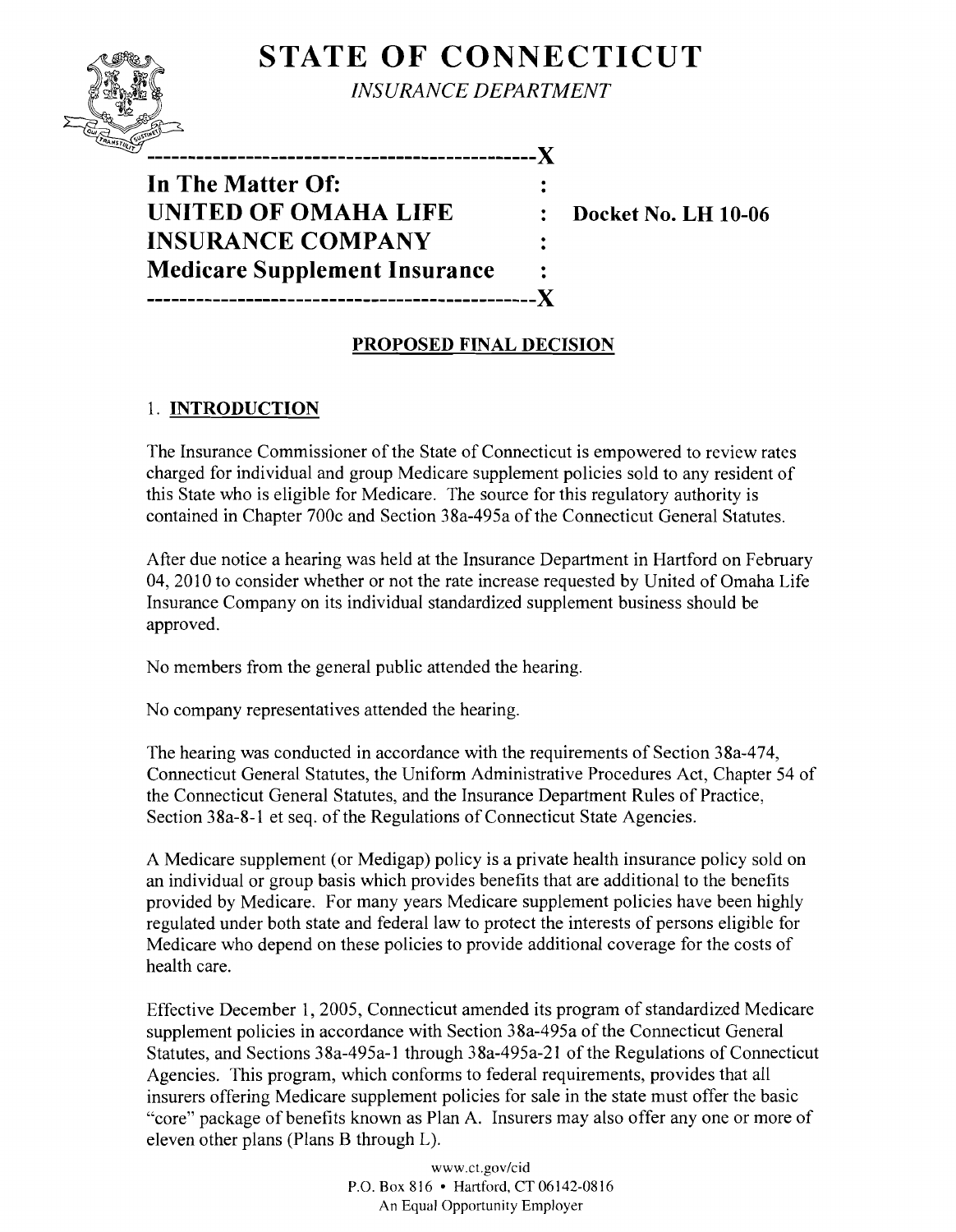Effective January 1,2006, in accordance with Section 38a-495c of the Connecticut General Statutes (as amended by Public Act 05-20) premiums for all Medicare supplement policies in the state must use community rating. Rates for Plans A through L must be computed without regard to age, gender, previous claims history or the medical condition of any person covered by a Medicare supplement policy or certificate.

The statute provides that coverage under Plan A through L may not be denied on the basis of age, gender, previous claims history or the medical condition of any covered person. Insurers may exclude benefits for losses incurred within six months from the effective date of coverage based on a pre-existing condition.

Effective October 1, 1998, carriers that offer Plan B or Plan C must make these plans as well as Plan A, available to all persons eligible for Medicare by reason of disability.

Insurers must also make the necessary arrangements to receive notice of all claims paid by Medicare for their insureds so that supplemental benefits can be computed and paid without requiring insureds to file claim forms for such benefits. This process of direct notice and automatic claims payment is commonly referred to as "piggybacking" or "crossover".

Sections 38a-495 and 38a-522 of the Connecticut General Statutes, and Section 38a-495a-10 of the Regulations of Connecticut Agencies, state that individual and group Medicare supplement policies must have anticipated loss ratios of 65% and 75%, respectively. Under Sections 38a-495-7 and 38a-495a-10 of the Regulations of Connecticut Agencies, filings for rate increases must demonstrate that actual and expected losses in relation to premiums meet these standards, and anticipated loss ratios for the entire future period for which the requested premiums are calculated to provide coverage must be expected to equal or exceed the appropriate loss ratio standard.

Section 38a-473 of the Connecticut General Statutes provides that no insurer may incorporate in its rates for Medicare supplement policies factors for expenses that exceed 150% of the average expense ratio for that insurer's entire written premium for all lines of health insurance for the previous calendar year.

#### II. **FINDING OF FACT**

After reviewing the exhibits entered into the record of this proceeding, the testimony of the witnesses, and utilizing the experience, technical competence and specialized knowledge of the Insurance Department, the undersigned makes the following findings of fact:

- 1. United of Omaha Life Insurance Company has requested the approval of a 22% rate increase for its individual standardized Medicare supplement policy form Plans A, F and G.
- 2. The following are estimated  $9/30/2009$  in-force counts in Connecticut and on a nationwide basis: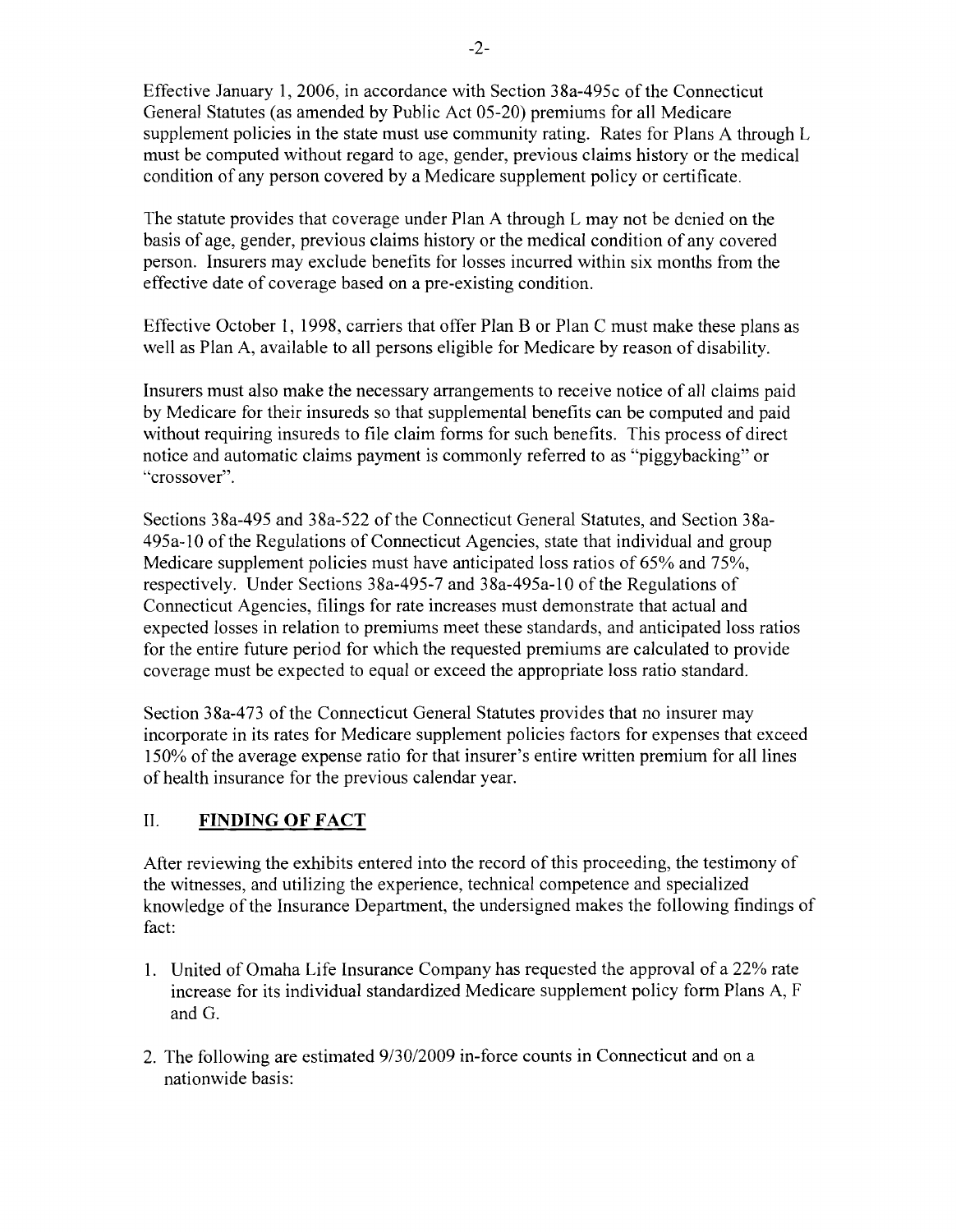| Plan  | Connecticut | Nationwide |
|-------|-------------|------------|
| Α     |             | 711        |
| F     | 114         | 153,437    |
| G     | 155         | 20,204     |
| Total | 269         | 174,342    |

- 3. No previous increases on these policy forms.
- 4. The subject policies are agent solicited and direct response.
- 5. United of Omaha does not use a pre-existing condition exclusion clause with its Plans.
- 6. United of Omaha certified that their expense factors are in compliance with section 38a-473, C.G.S.
- 7. United of Omaha has conformed to subsection (e) of section 38a-495c, C.G.S. regarding the automatic processing of Part A and B claims.
- 8. The proposed rates are designed to satisfy the Connecticut regulatory loss ratio of 65%.
- 9. They offer Plan A to the disabled.
- 10. Below are the estimated loss ratios in Connecticut for 2008, 2009 (estimated through year-end) and from inception-to-date:

| Plan  | 2008 | 2009     | Inception-to-date |
|-------|------|----------|-------------------|
|       | n/a  | n/a      | n/a               |
| F     | n/a  | 93.5%    | 93.5%             |
|       | n/a  | 57.3%    | 57.3%             |
| Total | n/a  | $70.7\%$ | 70.7%             |

11. Below are the estimated loss ratios on a nationwide basis for 2008, 2009 (estimated through year-end) and from inception-to-date:

| <u>Plan</u>  | 2008   | 2009   | Inception-to-date |
|--------------|--------|--------|-------------------|
| $\mathsf{A}$ | 182.7% | 194.6% | 193.2%            |
| F            | 75.6%  | 82.5%  | 81.9%             |
| G            | 63.5%  | 75.6%  | 74.1%             |

- 12. Trend of9% was used to project future claims for all plans.
- 13. United of Omaha's 2010 Medicare supplement rate filing proposal is in compliance with the requirements of regulation  $38a-474$  as it applies to the contents of the rate submission as well as the actuarial memorandum.